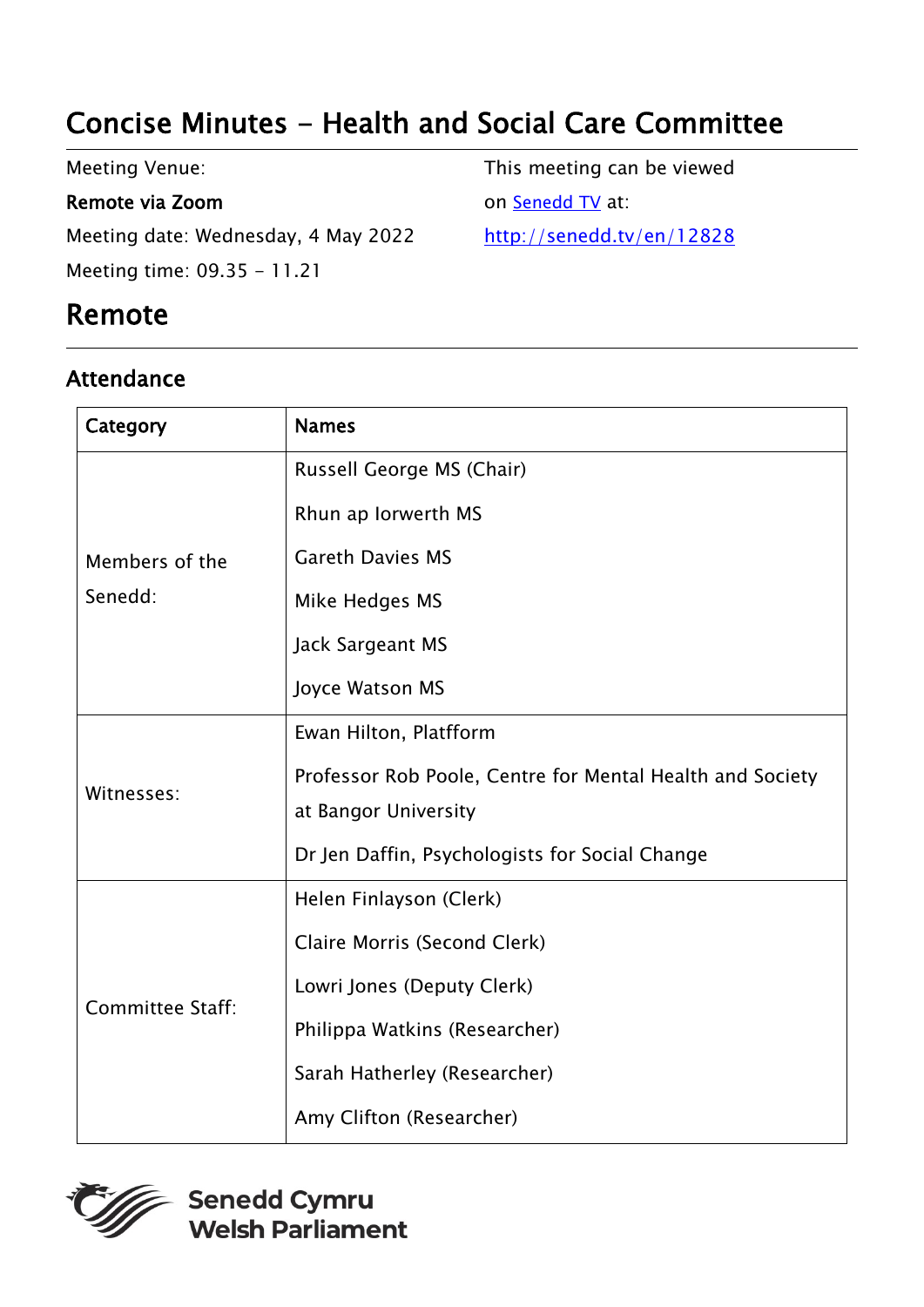### 1 Introductions, apologies, substitutions and declarations of interest

1.1 The Chair welcomed Members to the meeting.

# 2 Mental health inequalities: evidence session with the Centre for Mental Health and Society at Bangor University, Platfform and Psychologists for Social Change

2.1 The Committee received evidence from representatives of Centre for Mental Health and Society at Bangor University, Platfform and Psychologists for Social Change.

2.2 The panel agreed to write to the Committee with additional examples of the role of partners and communities in developing and delivering community solutions, and promoting and supporting mental health and wellbeing.

2.3 Ewan Hilton, Chief Executive – Platfform, agreed to share a copy of a report prepared by Platfform during the pandemic looking at issues relating to mental health and the workforce.

#### 3 Paper(s) to note

- 3.1 Letter from the Chair to the Minister for Health and Social Services with follow up questions on winter planning following the meeting on Thursday 10 February
- 3.1 The Committee noted the letter.
- 3.2 Response from the Minister for Health and Social Services to the Chair regarding follow up questions on winter planning following the meeting on Thursday 10 February
- 3.2 The Committee noted the response.
- 3.3 Letter from Hywel Dda University Health Board to the Chair regarding funding for the continuation of service delivered by Care and Repair Cymru
- 3.3 The Committee noted the letter.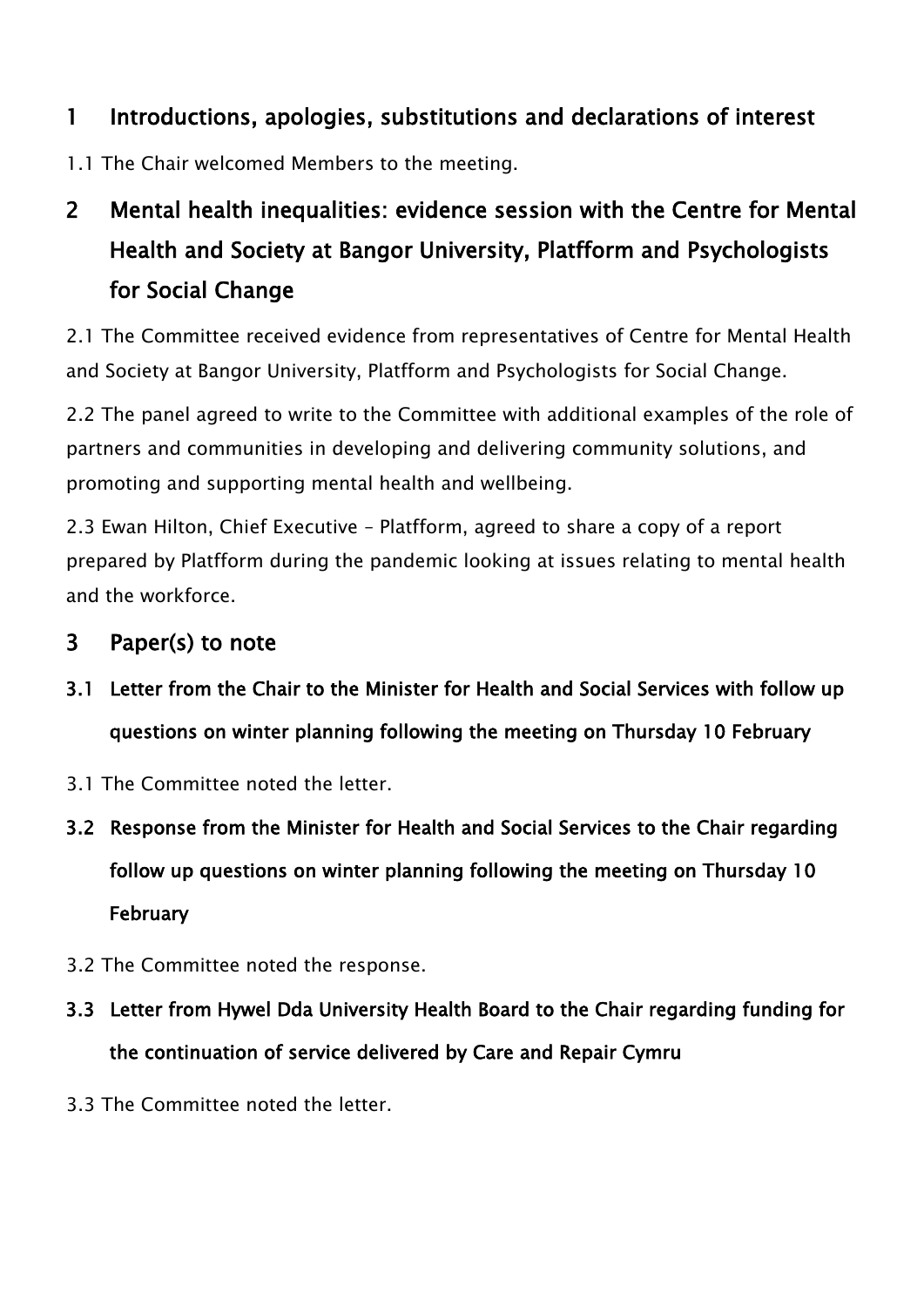- 3.4 Letter from the Chair to the Minister for Health and Social Services regarding funding from health boards for the continuation of service delivered by Care and Repair Cymru
- 3.4 The Committee noted the letter.
- 3.5 Response from the Minister for Health and Social Services to the Chair regarding funding from health boards for the continuation of service delivered by Care and Repair Cymru
- 3.5 The Committee noted the response.
- 3.6 Letter from the Chair to Chair, Equality and Social Justice Committee regarding the role of health boards in safeguarding women and children who may be experiencing or at risk of domestic abuse
- 3.6 The Committee noted the letter.
- 3.7 Response from Chair, Equality and Social Justice Committee to the Chair regarding the role of health boards in safeguarding women and children who may be experiencing or at risk of domestic abuse
- 3.7 The Committee noted the response.
- 3.8 Letter to Senedd Committee Chairs from Chair, Finance Committee regarding its programme of engagement for the forthcoming Welsh Government's Draft Budget 2023-24
- 3.8 The Committee noted the letter.
- 3.9 Letter to Senedd Committee Chairs from Chair, Equality and Social Justice Committee regarding annual scrutiny of the Future Generations Commissioner
- 3.9 The Committee noted the letter.